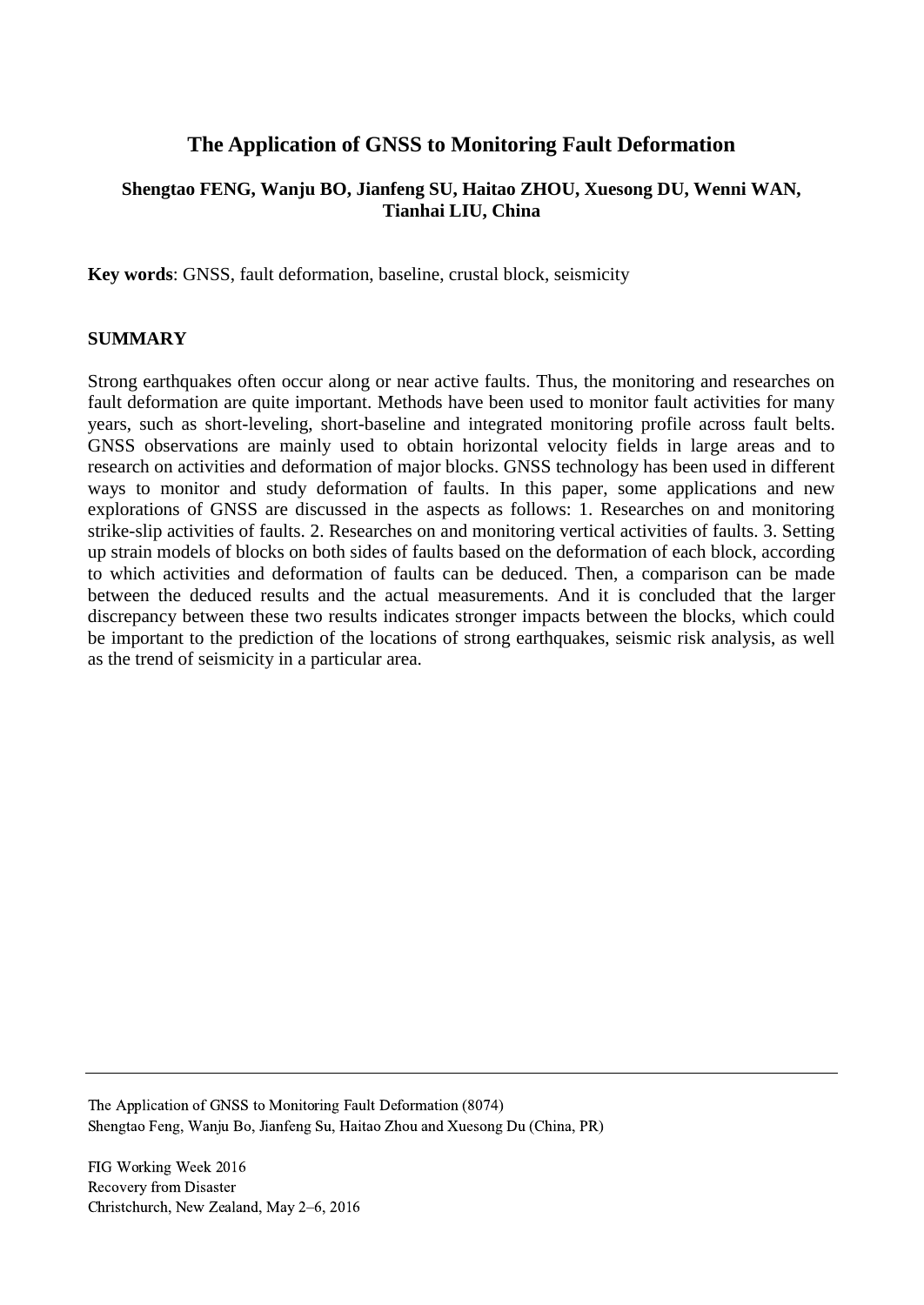# **The Application of GNSS to Monitoring Fault Deformation**

# **Shengtao FENG, Wanju BO, Jianfeng SU, Haitao ZHOU, Xuesong DU, Wenni WAN, Tianhai LIU, China**

# **1. INTRODUCTION**

Global Navigation Satellite System (GNSS) observations are usually used to study on horizontal deformation fields of large areas, block movements and inversion for deformation caused by earthquakes(Xu et al, 2009; Li et al, 2009; Jiang et al, 2003; Zhu et al, 2002; Huang et al, 2003; Liu et al, 2010; Zhang and Zhu, 2000; Jin and Zhu, 2002a; Jin and Zhu, 2002b; Jin and Zhu, 2002c; Cheng and Zhu, 2001; Ying et al, 1999; Zhu et al, 1999; Li et al, 2004; Li et al, 2001). GNSS is also being used more and more in study on fault deformation. The fault activities with compressional or extensional features can be shown from vectors of GNSS displacement or velocity on both sides of the fault by projecting them to the profile perpendicular to the fault, and the strike-slip or shear movement between both sides of a fault could be shown from fault-parallel components of GNSS vectors by marking them to the profile. Those meaningful efforts are important for researches on fault deformation and precursory deformation phenomena of strong earthquakes. It is difficult to use and study the vertical components of GNSS due to the relatively poor accuracy, but there is plenty of information in them, so it is more valuable to explore information in the vertical components. In recent years, comparison research between the vertical component of GNSS and precise leveling indicates that, although physical meanings of the vertical coordinates of them are different and their errors are different—there is a systematic error between them, the vertical velocities derived from both methods by certain data processing are well consistent and complementary to each other (Yang et al, 2011; Han et al, 2012; Gao et al, 2012). As a result, GNSS is being paid more attention to in researches on vertical deformation of faults (Bo et al, 2009).

# **2. MONITORING AND RESEARCH ON STRIKE-SLIP ACTIVITY OF FAULTS WITH GNSS**

Two national scientific projects "Crustal Movement Observation Network of China" and "China Mainland Tectonic Environment Monitoring Network" have been carried out in China, in which over 2000 regional GNSS sites have been constructed. For seismic researches, GNSS sites are deployed densely along seismic belts. Repeated observations have been done, which have provided data for researches on fault activity. Previous researches on tectonic activity indicate that different sections of a fault can be distinguished according to different characteristics of fault activities. Therefore, the research results of strike-slip activity of faults can be estimated by GNSS measurements qualitatively and quantitatively in different sections (Zhang et al, 2003). Figure 1 shows the distribution of GNSS velocities along the profile across Xianshuihe fault, in which the horizontal axis indicates the distance in km from projection of GNSS station to the left end along the profile; the vertical line in the middle indicates Xianshuihe fault; and the vertical axis indicates the component of velocities of GNSS stations in the direction of the fault striking (N40˚W). Figure

The Application of GNSS to Monitoring Fault Deformation (8074) Shengtao Feng, Wanju Bo, Jianfeng Su, Haitao Zhou and Xuesong Du (China, PR)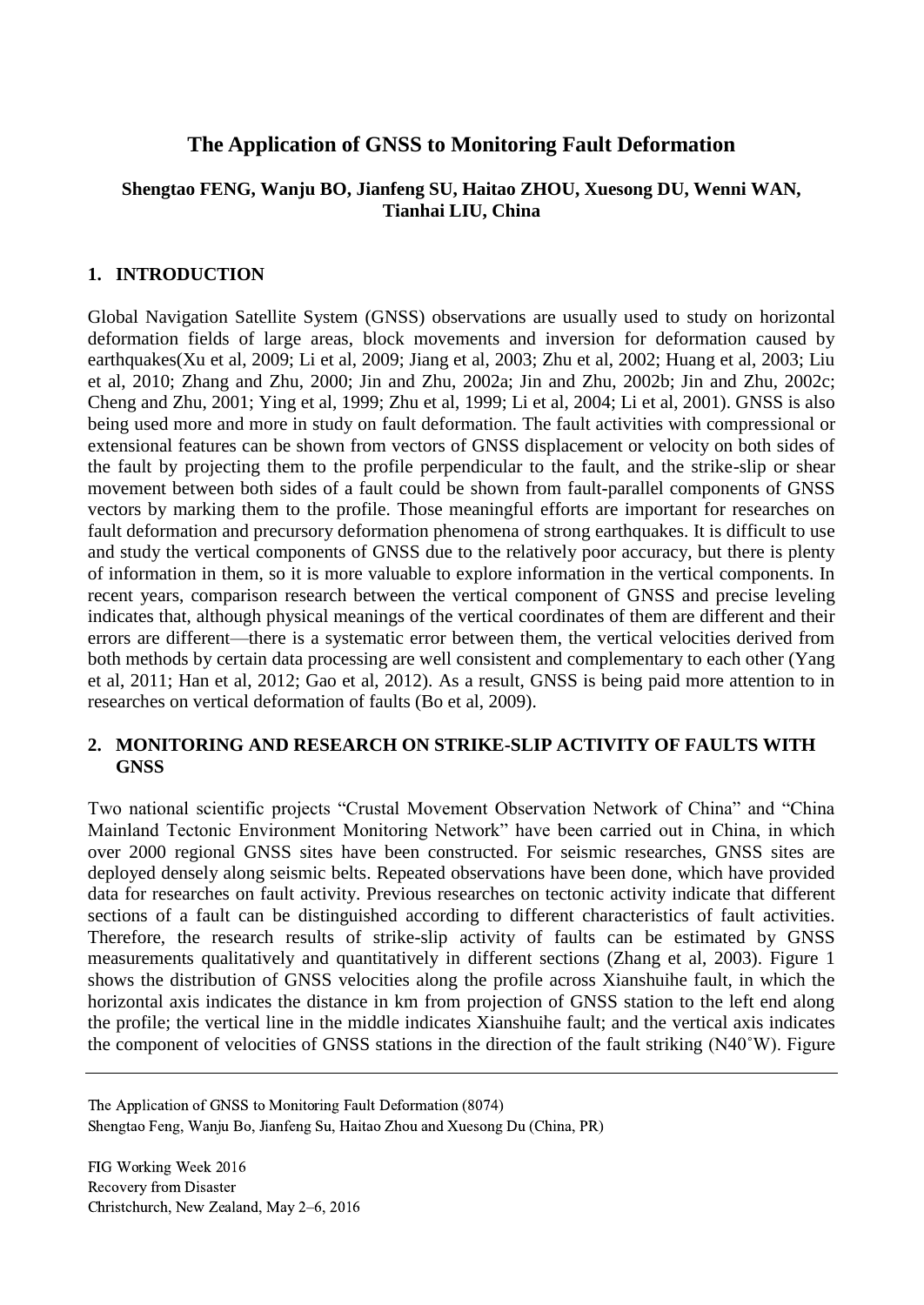2 shows NS velocity components of GNSS stations in the profile across Xiaojiang fault which is in the direction of NS. From figure 1 and figure 2 we can see as follows:  $(1)$  the velocity difference between both sides of Xianshuihe fault is comparable to that of Xiaojiang fault, which is about 10mm/a; ② the spatial jump of twisting displacement distribution along Xianshuihe fault indicates the existence of a significant main slip plane in the fault, which means this part of the fault slips easily and won't accumulate more energy because the plates are relatively hard to get locked in a short time. There seems to be a twisting deformation belt along Xiaojiang fault, which indicates the presence of twisting deformation to some extent or accumulation of multiple strike-slip faults; ③ these two faults show obviously left-lateral activities, which is consistent with the tectonic moving trend of the area. It can be concluded that tracing such fault deformation will be very important and valuable for researches on crust stress variation and seismicity.



The characteristics and magnitude of fault activity can be estimated by using displacement field of GNSS vectors. But it would be difficult to assess the quality and magnitude of fault activity when a large common parallel component is contained in the movements of GNSS stations located on both sides of the fault, and thus the reference frame for movement should be changed. And then GNSS displacement should be decomposed into vectors of parallel to and perpendicular to the fault. The results are useful to assess the active pattern of fault, normal or reverse, as well as it is locked or not.

### **3. MONITORING AND RESEARCHES ON VERTICAL ACTIVITY OF FAULTS WITH GNSS**

The vertical component of GNSS displacement is relatively sensitive to the interference caused by ionosphere, troposphere, vertical satellite orbital perturbation, etc. Effects of these factors are difficult to eliminate completely, which results in positioning error relatively larger in the vertical component than that in the horizontal ones. To some extent, the variation of these factors has limited application of GNSS for monitoring and research on vertical activity of faults. But the special advantages of GNSS are shown in vertical co-seismic displacement measurement and it has been confirmed by researches on deformation of the hypocentral region of Wenchuan Earthquake

The Application of GNSS to Monitoring Fault Deformation (8074) Shengtao Feng, Wanju Bo, Jianfeng Su, Haitao Zhou and Xuesong Du (China, PR)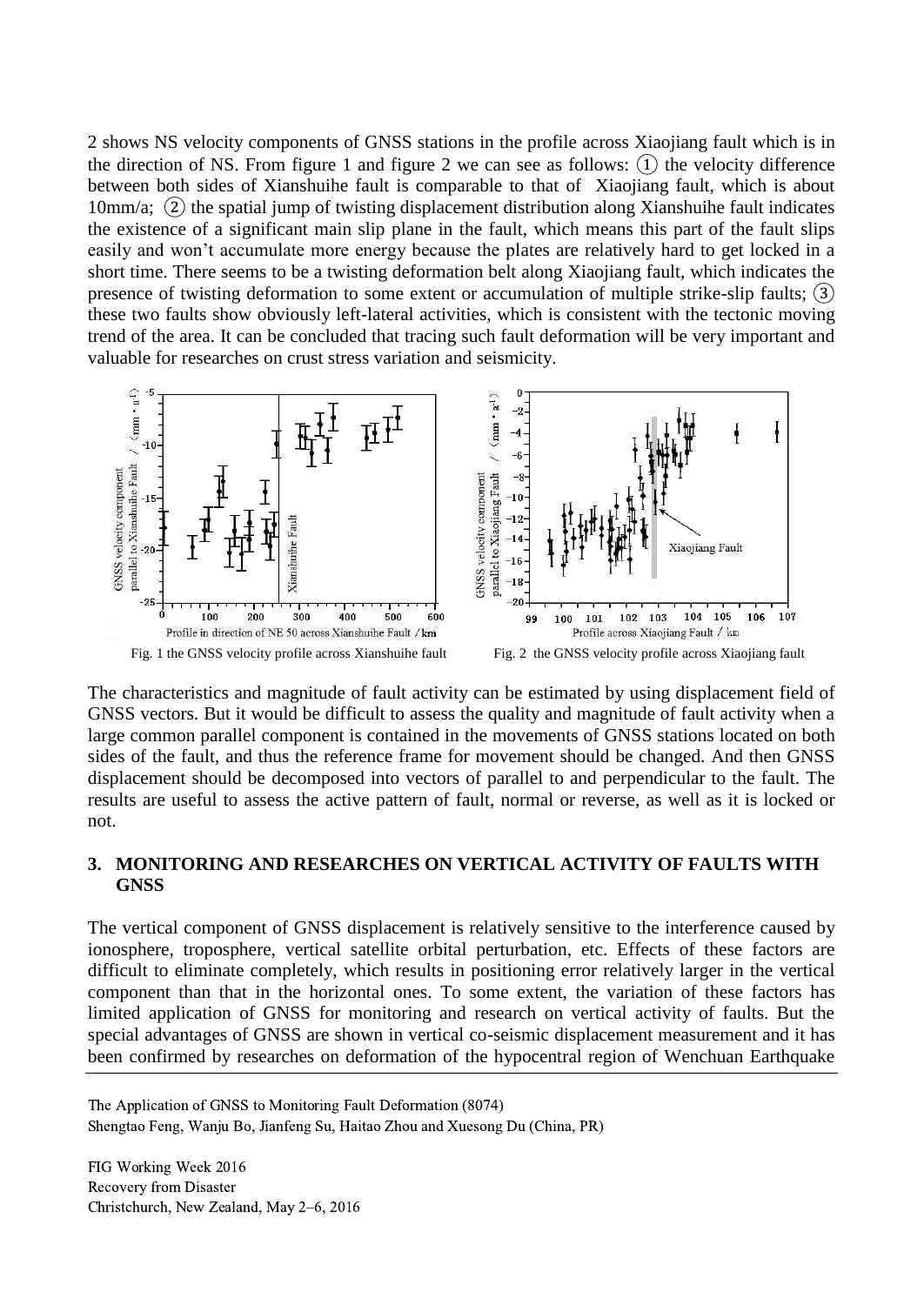(Bo et al, 2009). Some recent studies show the existence of common mode error in vertical component of GNSS (Yang et al, 2011). The factors mentioned above are almost the same for two close GNSS stations, and it can be concluded that vertical common mode error of closely distributed stations should be larger. Therefore, common mode error of GNSS stations can be eliminated by the difference of vertical coordinates between two stations if they are close enough. In other words, vertical difference between two close stations measured by GNSS should be good enough despite the poor vertical positioning accuracy of GNSS. To calculate the vertical displacement of two sides of a fault, we only need to know the accurate vertical differences of concerned stations on two sides and their variation. So it is practicable to measure vertical deformation of faults using GNSS, through which the relation between mechanism of fault deformation and generation of earthquakes can be studied. Normally, vertical deformation of faults can't be easily observed in vertical velocity field of GNSS. These are three reasons: ① the spatial dense of GNSS stations near the fault is too low or these stations are not properly distributed; ②vertical movements on both sides of faults always contain synchronous deformation (moving up or down simultaneously); ③ errors induced by vertical satellite orbital perturbation, ionosphere, troposphere etc. can not be eliminated completely, resulting in larger common mode errors. Those three reasons cause difficulty in analyzing vertical deformation of faults, but through further researches on the three factors above, it is possible to distinguish vertical movement and deformation of faults by appropriate vertical reference datum.

Effects of vertical satellite orbital perturbation would be different between two distant stations. Ionosphere and moisture in troposphere at faraway stations would vary a lot, and their common mode errors might be reduced, leading to larger error in vertical difference between them. However, vertical deformation of two distant points is rarely analyzed. For example, difference of velocities of vertical deformation between North China and Qinghai-Xizang Plateau is remarkable, and seismic activities in these two regions are also greatly different. Such a conclusion about different vertical velocities of North China and Qinghai-Xizang Plateau is supported by different methods. But it is difficult to precisely determine the difference. To know the accurate amount of deformation in Qinghai-Xizang Plateau is usually not necessary for research on earthquake prediction for North China, and vice versa. Actually there is a big limitation in precise leveling for measuring vertical deformation between two distant points. Firstly, time spent in leveling makes it hard to deal with deformation during the measuring; secondly, error propagation and accumulation are proportional to the square root of distance in leveling. When the distance between two points is large enough, the error can't be neglected. On the contrary, using velocity results from continuous GNSS observations as constraint references in large leveling network can effectively reduce the influence of cumulated observation error on the estimation of velocity of vertical crustal deformation (Gao et al, 2012).

# **4. BLOCK ACTIVITY AND FAULT DEFORMATION**

The horizontal deformation field of mainland China derived from GNSS shows the regional consistency of displacement vectors in magnitude and direction, which indicates the existence of integrated movement and deformation in a block cut by major deep-reaching faults. The characteristics of movements and deformation are usually different in different blocks. The bigger

The Application of GNSS to Monitoring Fault Deformation (8074) Shengtao Feng, Wanju Bo, Jianfeng Su, Haitao Zhou and Xuesong Du (China, PR)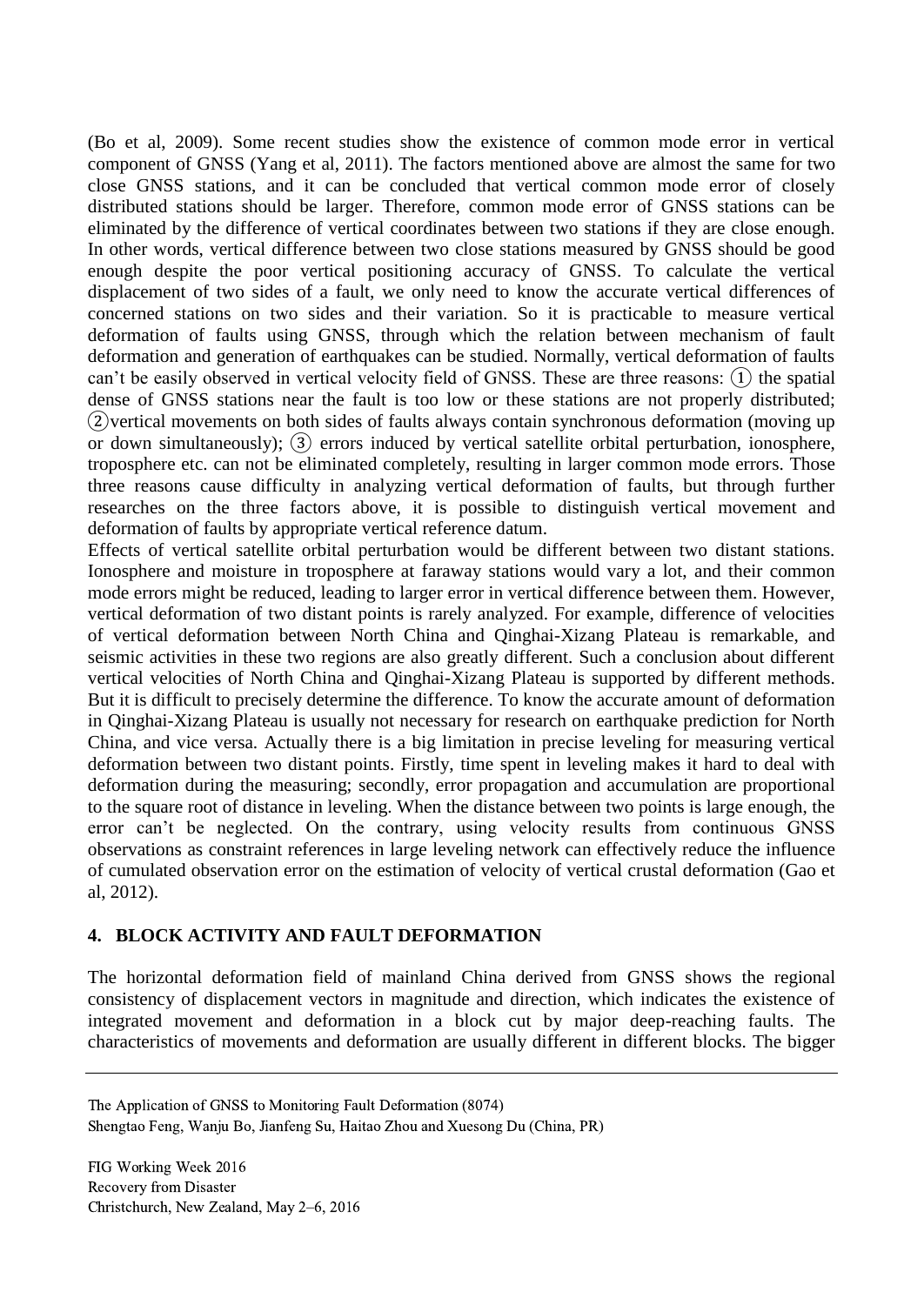difference between two adjacent blocks means stronger activities and deformation of the fault between them, as well as higher seismicity. The distribution of crustal deformation within a block would be relatively regular, which could be described by mathematical models. The parameters of these models could be determined by using data of displacement field according to least squares theory (Li et al, 2001). Then deformation of places without GNSS stations could be estimated using these models. Thus, suppose there was no fault between these two blocks, deformation on the boundary could be estimated respectively by extrapolating deformation from both blocks. In the process of movement and deformation of two adjacent blocks, the two blocks strongly restricts each other by interaction on the boundary fault, and it will cause extension, compression, lock, and strike slip etc. on the boundary. Deformation measured at the boundary of blocks usually differs greatly from results derived from models, and the reason lies in the strong constraint on the boundary. Unlike relatively consistent deformation inside blocks, deformation near the boundary deviates from the consistency could be taken as distortion caused by interaction between blocks. The distortion distorted or hindered what the deformation should be on the boundary according to the deformation model of the block. The larger deviation, the stronger distortion, as well as the more strain energy accumulated. On the contrary, if the measured movement and deformation of faults are consistent with the results deduced from models, it indicates the fault activity conform to the whole block movement, which means no stronger energy accumulated around. So to understand the difference, that is to know the intensity of distortion, has great significance for study the features and intensity of fault activity and for estimation of risk and intensity of coming earthquakes.

#### **4.1** *Deformation measured directly on both sides of faults*

A lot of short-leveling and short-baseline across faults are deployed up in China as illustrated by figures 3 and 4. And observation sections (about 50 km long) with multiple methods across fault zones are set up for monitoring wider fault belt (A lot of such profiles have been set up across some major seismic belt since the 10th 5 year period for earthquake monitoring). PS-InSar can be adopted for the most inaccessible places or concerned areas (Luo et al, 2012). These methods can all provide the real movement of both sides of faults. Using observations shown as in figures 1 and 2 or other similar methods, difference of movement and deformation between both sides of faults can be easily obtained if there are enough GNSS stations near the fault. It should be the evidence for us to find the segment with accumulated strain (stress) if the deformation varied a lot and distributed irregularly along the fault.



Fig.3 Sketch maps of leveling site across fault (a) L type site 1; (b) L type site 2; (c) Triangular type site; (d) Z type site;  $\bullet$  Bench mark;  $\|\cdot\|$  Fault The Application of GNSS to Monitoring Fault Deformation (8074)

Shengtao Feng, Wanju Bo, Jianfeng Su, Haitao Zhou and Xuesong Du (China, PR)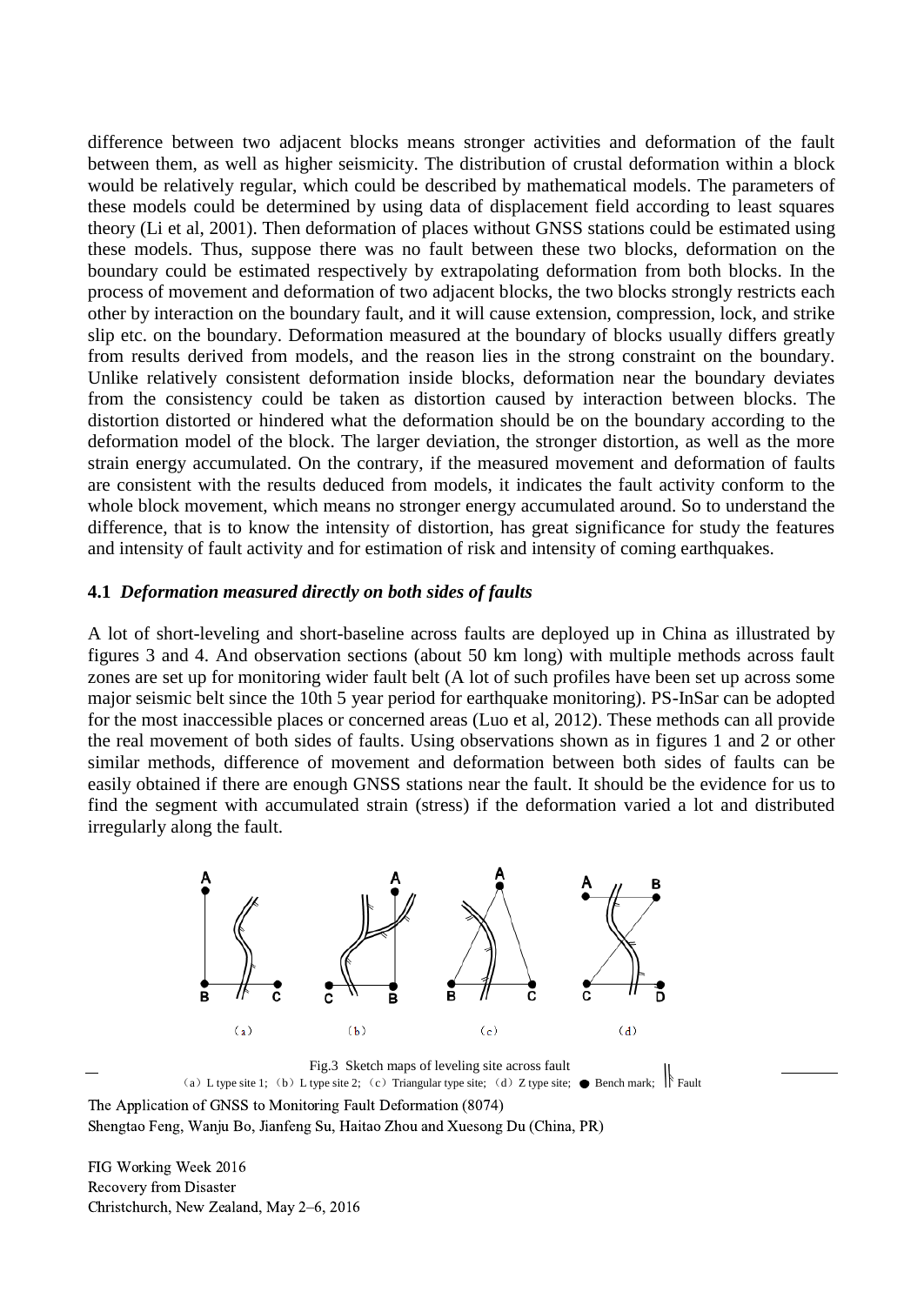

Fig.4 Sketch map of base-line site across fault **Legends:** LL: Fault; AB: Vertical base-line; CD: Base-line across fault with a sharp angle; E: Base-line post with a mark

#### **4.2** *Difference of movement on both sides of fault deduced from models*

There are four mathematical models to describe movements and deformation of blocks, namely rigid motion model, elastic-plastic strain model, rigid elastic-plastic motion-strain model, and integral-rotation linear strain mode (Li et al, 2001; Li et al, 2006). The first model assumes the block is only in rigid motion; the second merely takes elastic-plastic strain of blocks into consideration; both rigid motion and elastic-plastic motion are considered in the third model; and the forth model also considers the spatial linear variation of strain on the basis of the former models. The more complex the model is, the more parameters need to be determined. To deal with more parameters, more intensely and more regularly distributed GNSS stations are needed. In addition, it is expected that the model fits the regular deformation of the block, which is to know the deformation regulation of the whole block. Thus the location of significant difference between actual and calculated deformation can be found. Such a location would be the place with strong interaction of blocks and intensive distortion, and could be the possible location of coming earthquakes since the strain energy would accumulate easily here. According to these reasons, the third model is recommended, which is rigid elastic-plastic motion strain model of blocks. The model can be described as follows (Li et al, 2001):

$$
\begin{bmatrix} V_e \\ V_n \end{bmatrix} = \begin{bmatrix} -r\sin\varphi\cos\lambda & -r\sin\varphi\sin\lambda & r\cos\varphi \\ r\sin\lambda & -r\cos\lambda & 0 \end{bmatrix} \begin{bmatrix} \omega_x \\ \omega_y \\ \omega_z \end{bmatrix} + \begin{bmatrix} \varepsilon_e & \varepsilon_{en} \\ \varepsilon_{ne} & \varepsilon_n \end{bmatrix} \begin{bmatrix} (\lambda - \lambda_0)r\cos\varphi \\ (\varphi - \varphi_0)r \end{bmatrix}
$$
 (1)

where  $V_e$  is the eastern component of displacement of the point;  $V_n$  is the north component; *r* is the radius of the Earth;  $\lambda$  and  $\varphi$  denotes the longitude and latitude of the point;  $\omega_x$ ,  $\omega_y$ , and  $\omega_z$  are called Eular vectors and denote the block rigid motion vectors;  $\varepsilon_e$ ,  $\varepsilon_{en}$ ,  $\varepsilon_{ne}$ , and  $\varepsilon_n$  denote horizontal strain parameters of the block;  $\lambda_0$  and  $\varphi_0$  denotes the longitude and latitude of the center

The Application of GNSS to Monitoring Fault Deformation (8074)

Shengtao Feng, Wanju Bo, Jianfeng Su, Haitao Zhou and Xuesong Du (China, PR)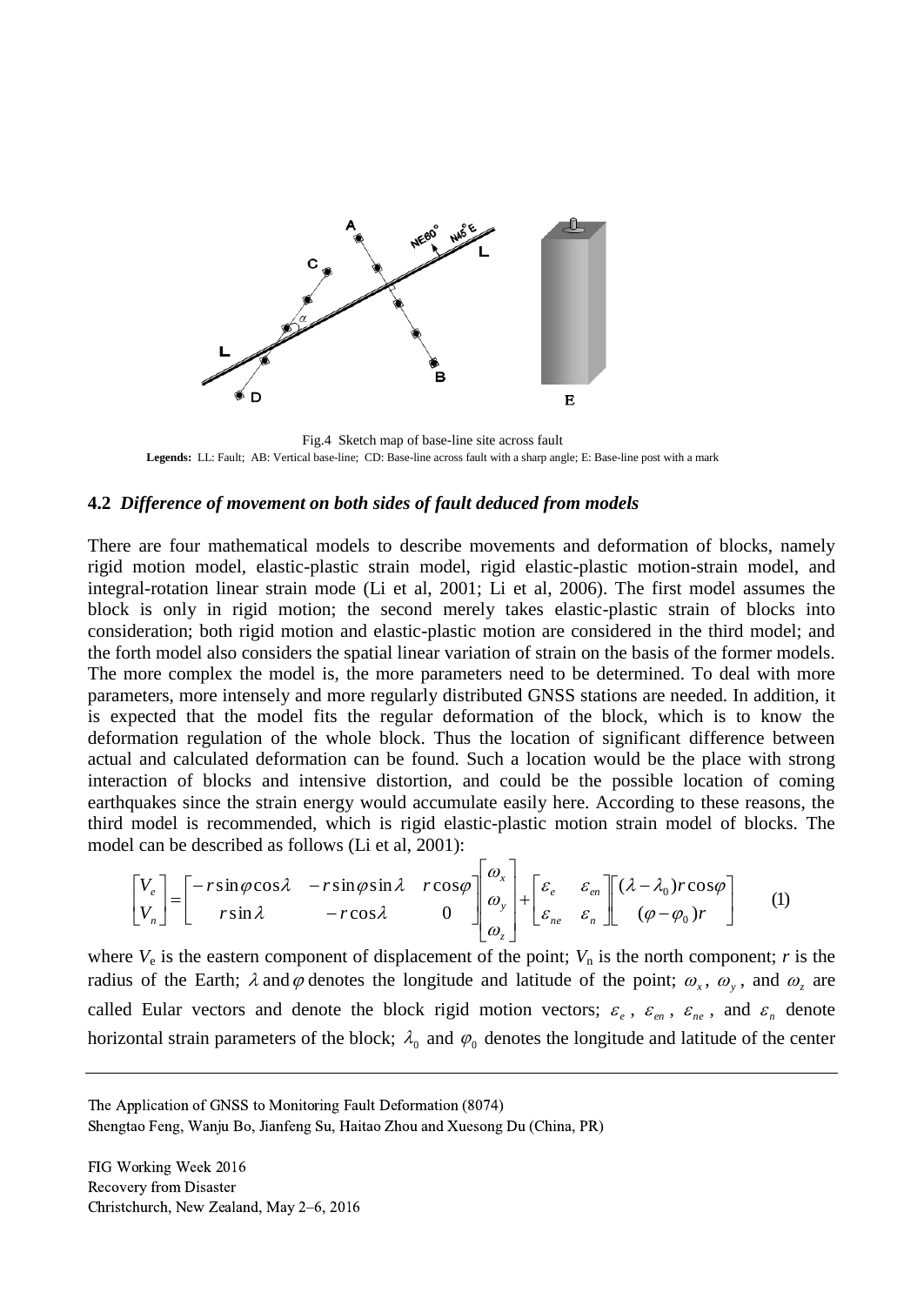of the block. It is clear that Eular vectors and horizontal strain parameters of a block can be determined according to least squares theory by substitution of GNSS results into formula (1). Thus the horizontal movement and deformation model of ground points are determined in *xyz* earthcentered coordinate system, and horizontal movement vectors of any point  $V=(V_e V_n)^T$  can be calculated by substituting its longitude  $\lambda$  and latitude  $\varphi$  into Formula (1). If there are enough GNSS stations on both blocks beside a fault, displacements of both sides can be calculated by each model established according to Formula (1) into which the longitudes and latitudes of points along the fault are substituted. Then the fault's activity, including twisting and extension or compression, could be determined according to the models.

As early as in 2004, the above method has been used to obtain the calculated difference of activity of both sides of Longmenshan fault (Figure 5). In Figure 5, the moving parallel component of the fault belt has been deducted. Seen from Figure 5, the south-west segment of Longmenshan fault is strongly pressed in a near east-west direction, while the north-east segment is in a tension pattern with right-lateral strike slip. From horizontal velocity field of GNSS in the same period in Figure 6 (Bo et al, 2006), it can be seen that the difference of displacement on both sides of Longmenshan fault is not significant before 2008 Wenchuan Ms 8.0 Earthquake. And there is no remarkable anomaly in short-leveling observations across the fault (Although short leveling in Gengda showed a great variation which is later verified to be disturbance, there remains arguments. Bo et al, 2009; Zhu et al, 2010). Therefore, results shown in Figure 5 seem to be doubtable. With further analysis, it is just the difference between those results that possibly indicats the risk of the coming earthquake. The seismic risk has been proposed as early as in 2004 in a report (Researches on the relation between evolution of fault deformation and strong earthquake, in the archives of First Crust Deformation Monitoring and Application Center, China Earthquake Administration). Figure 5 shows the calculated in situ changes extraploated from block moving models which is determined on the basis of observations, while Figure 6 shows actual measurements that illustrate no such obvious changes along the fault. No obvious deformation here is exactly the result from strong interaction of the two blocks. In other words, movement of the block is stucked near the fault, but the whole block continuously moves until accumulated energy is large enough to rupture the fault or to generate new fault, through which the deficiency of deformation is compensated by coseismic deformation. Rupture of 2008 Wenchuan Ms 8.0

The Application of GNSS to Monitoring Fault Deformation (8074) Shengtao Feng, Wanju Bo, Jianfeng Su, Haitao Zhou and Xuesong Du (China, PR)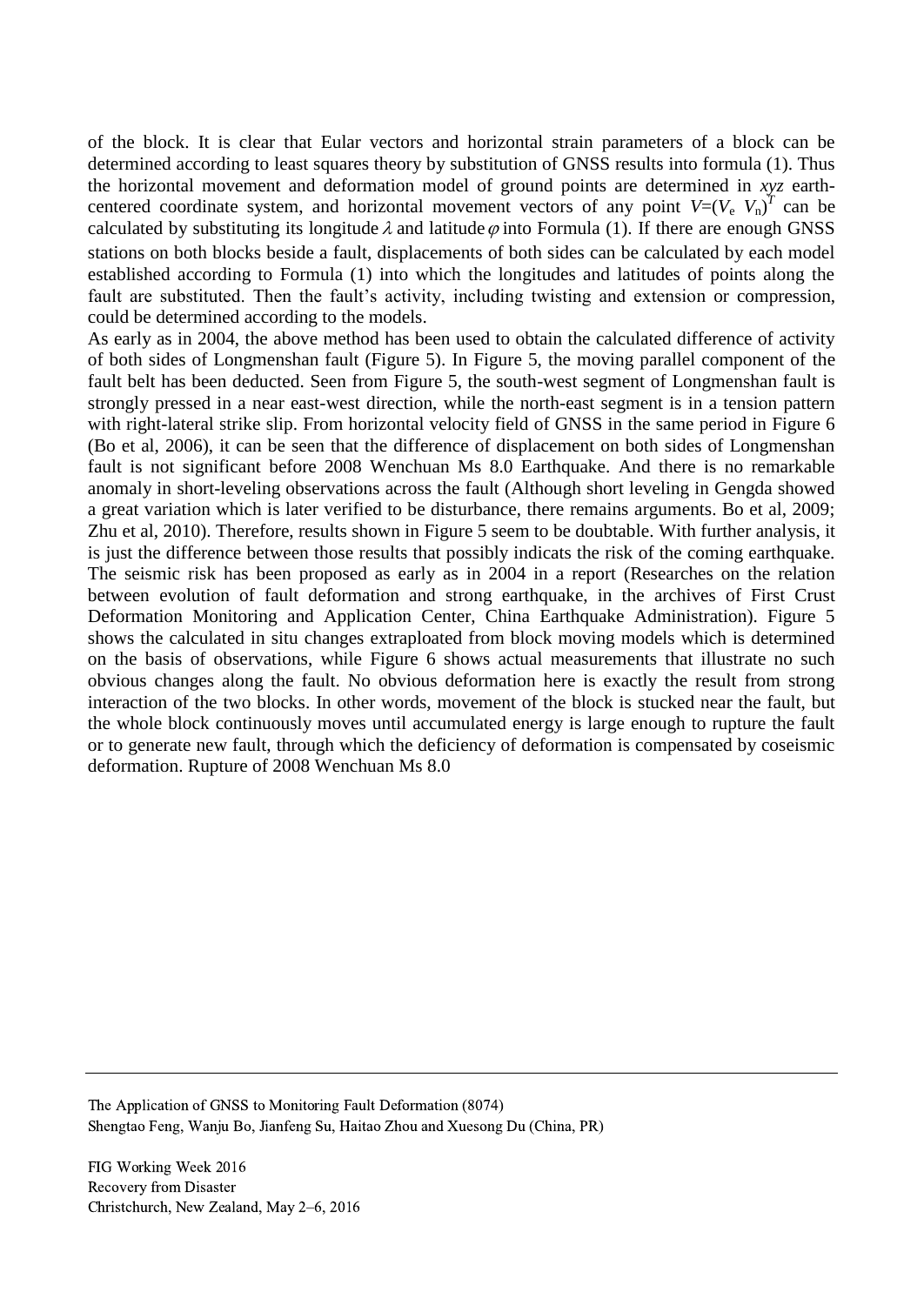

Fig.5 Differences of relative activity between two sides of Longmenshan fault given by block strain model



Fig.6 Crust horizontal movement in Sichuan-Yunnan area ( Under the None-rotation reference of China Continent)

Earthquake shows the main thrust-up pattern in the middle-south segment of Longmenshan fault, and the main right lateral strike-slip pattern shown by several aftershocks in the middle-north segment (Xu et al, 2010), which qualitatively compensates the deficiency of deformation shown in Figure 6 with respect to Figure 5. Therefore, difference between Figure 6 and Figure 5 could be an evidence or clue for prediction of the coming earthquake. It should be noticed that movement and deformation derived from models should represent what the in situ normal movements and deformation of the boundary would be. To ensure that, the rank of faults should match with the rank of blocks. In other words, to study a first-level boundary, blocks on both sides described by models must be of the first level. This method needs more test and improvement although evidence shows that it's possibly supported by 2008 Wenchuan Ms 8.0 Earthquake.

### **5. DISCUSSION AND CONCLUSION**

Deformation of faults is usually monitored with short-leveling and short-baseline across faults, and decades of observations are accumulated with lots of research results. Since the China's 10th five year, a lot of observation sections with multiple measurement methods are deployed across major faults in China. The length of an observation section is about 50 km. Several creepmeters and leveling pipes are also deployed. There are over 2000 campaign and continuous GNSS stations for crustal deformation and earthquake study in China, and a series of research results on large scale crustal movement and deformation of blocks have been achieved. Because the distribution of GNSS stations are not dense enough, deformation near faults is always extrapolated in the analysis of fault activity using regular movements and deformation of large area and integral blocks. These calculated results are usually quite different from the measured results, and it is easily regarded as error of models, which limits the application of GNSS data to researches on deformation of faults.

The Application of GNSS to Monitoring Fault Deformation (8074) Shengtao Feng, Wanju Bo, Jianfeng Su, Haitao Zhou and Xuesong Du (China, PR)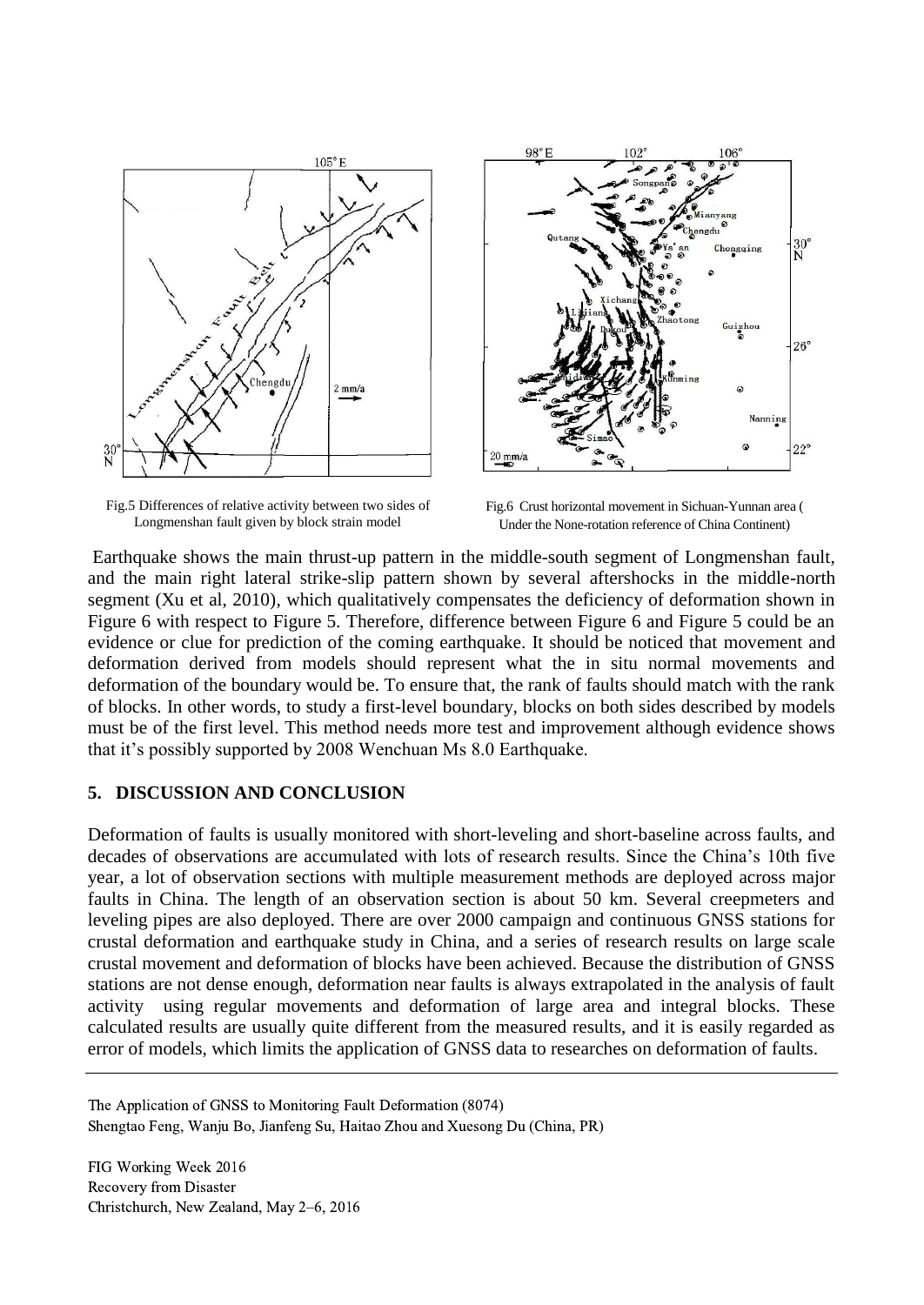It is concluded that magnitude and feature of the difference between calculated deformation from models and measurements could be important to estimate the risk of coming earthquakes, if the model is appropriate and there are enough properly distributed GNSS stations. If the deformation deduced from the models differs greatly from measurements, it indicates that aberrant deformation of the fault occurs with the interaction and mutual impact between the adjacent blocks. The larger aberrant deformation means the larger energy accumulated and the more possibility of strong earthquakes' preparation. Activity of Longmenshan fault before Wenchuan Earthquake has proved the conclusion to some extent. Thus, it is concluded that GNSS measurements together with other methods is very important to researches on fault deformation and estimating seismic risk.

### **REFERENCES**

- Bo Wanju, Liu Guangyu, Guo Liangqian, et al. 2006. Estimation of the Earthquake Situations in the Sichuan-Yunnan Area after the Ms8.7 Great Earthquake in the Indian Ocean. Journal of Seismological Research. 29(1):1-6(in Chinese).
- Bo Wanju, Yang Guohua, Zhang Fengshuang. 2009. Deformation Evidence and Model Deduction about the Generation Mechanism of the Wenchuan Ms8.0 Earthquake. Earthquake. 29(1):85- 91(in Chinese).
- Cheng Zongyi, Zhu Wenyao. 2001. Crustal Deformation of Asia Pacific Area Determined by the GPS Data of APRGP97~APRGP99. Acta Seismologica Sinica. 23(3): 268-279 (in Chinese).
- Gao Yanlong, Zheng Zhijiang, Han Yueping, et al. 2012. Application of CORS of GNSS in Land Subsidence Monitoring in Tianjin. Journal of Geodesy and Geodynamics. 32(5):22- 26(in Chinese).
- Han Yueping, Yang Guohua, Chen Fuchao, et al. 2012. Discussion on Determination of Velocity Datum of Leveling Network Using GNSS Continuous Observations. Recent Developments in World Seismology. 6:185(in Chinese).
- Huang Liren, Fu Yang, Duan Wuxing, et al. 2003. Active Tectonic Boundaries of the China Mainland Inferred from GPS Observations. Chinese Journal of Geophysics. 46(5):609-615(in Chinese).
- Jiang Zaisen, Ma Zongjin, Zhang Xi, et al. 2003. Horizontal Strain Field and Tectonic Deformation of China Mainland Revealed by Preliminary GPS Result. Chinese Journal of Geophysics. 46(3):352-358(in Chinese).
- Jin Shuanggen, Zhu Wenyao. 2002a. Global Plate Motion Models Based on ITRF2000. Annals of Shanghai Observatory Academia Sinica. 23(23):28-33(in Chinese).
- Jin Shuanggen, Zhu Wenyao. 2002b. The Background Field of Global Crustal Motions and its Studying Progress. Advance in Earth Sciences. 17(5):782-786(in Chinese).
- Jin Shuanggen, Zhu Wenyao. 2002c. The Motion and Deformation of Pacific Plate and Contemporary Relative Motion at its Boundaries. Journal of Geodesy and Geodynamics. 22(2):57- 60(in Chinese).
- Liu Xia, Ma Jin, Fu Rongshan, et al. 2010. Primary Study on the Dynamics of the Present-day Crustal motion in North China Region. Chinese Journal of Geophysics. 53(6):1418-1427(in Chinese).

The Application of GNSS to Monitoring Fault Deformation (8074) Shengtao Feng, Wanju Bo, Jianfeng Su, Haitao Zhou and Xuesong Du (China, PR)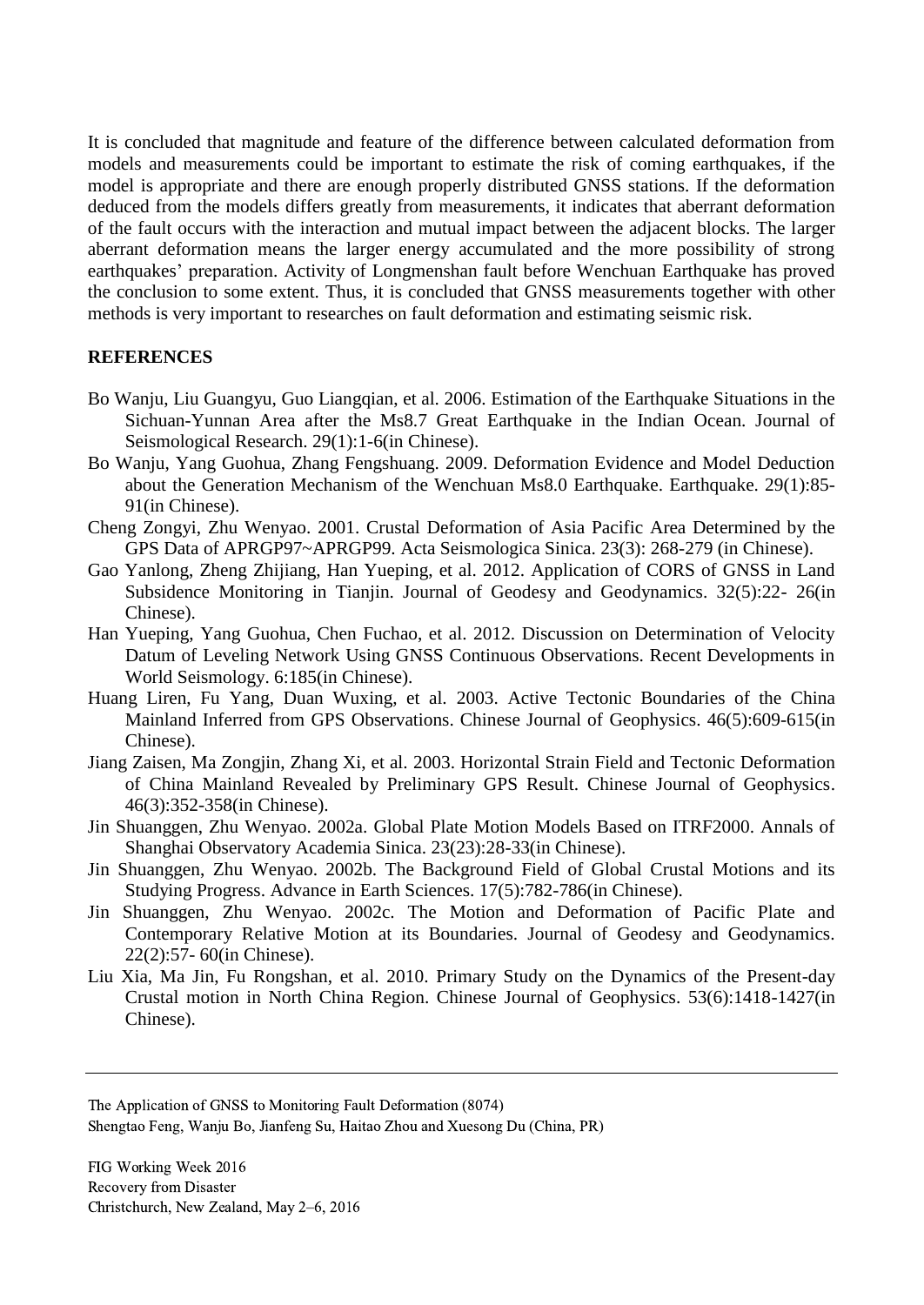- Li Yanxing, Huang Cheng, Hu Xinkang, et al. 2001. The Rigid and Elastic-plastic Model of the Blocks in Intro-plate and Strain Status of Principal Blocks in the Continent of China. Acta Seismologica Sinica. 23(6):565-572(in Chinese).
- Li Yanxing, Huang Cheng, Zhu Wenyao, et al. 2000. Characteristics of Horizontal Movement in China's Continent and Geodynamic Analysis. Seismology. 20(Sup.):28-33(in Chinese).
- Li Yanxing, Li Zhi, Zhang Jinghua, et al. 2004. Horizontal Strain Field in the Chinese Mainland and its Surrounding Areas. Chinese J. Geophys. 47(2):222~231(in Chinese).
- Li Yanxing, Zhang Jinghua, He Jiankun, et al. 2006. Integral-rotation Linear Strain Model and Intraplate Deformation-strain Field of the Philippine Sea Plate. Chinese Journal of Geophysics. 49(5):1339-1346(in Chinese).
- Li Zhicai, Zhang Peng, Jin Shuanggen, et al. 2009. Wenchuan Earthquake Deformation Fault Inversion and Analysis Based on GPS Observations. Acta Geodaetica et Cartographica Sinica, 38(2):108-113,119(in Chinese).
- Luo Sanming, Yang Guohua, Li Tao, et al. 2012. Analysis of Deformation Process of the L' Aquila Earthquake Detected by PSInSAR. Geomatics and Information Science of Wuhan University. 37(5):602-605,609(in Chinese).
- Xu Caijun, Liu Yang, Wen Yangmao. 2009. Mw 7.9 Wenchuan Earthquake Slip Distribution Inversion from GPS Measurements. Acta Geodaetica et Cartographica Sinica. 38(3):195-201 (in Chinese).
- Xu Xiwei, Chen Guihua, Yu Guihua, et al. 2010. Reevaluation of Surface Rupture Parameters of the 5.12 Wenchuan Earthquake and its Tectonic Implication for Tibetan Uplift. Chinese Journal of Geophysics. 53(10):2321-2336(in Chinese).
- Yang Bo, Zhang Fengshuang, Han Yueping, et al. 2011. Identification and Estimation of Commonmode Error From Time Sequences of Vertical Direction of GPS Continuous Stations . Science of Surveying and Mapping. 36(2):42-44, 96 (in Chinese).
- Ying Shaofen, Huang Liren, Guo Liangqian, et al. 1999. Horizontal Deformation of Chinese Continent Obtained by GPS Survey. Seismology and Geology. 21(4):459-464(in Chinese).
- Zhang Peizhen, Wang Min, Gan Weijun, et al. 2003. Slip Rates along Major Active Faults from GPS Measurements and Constraints on Contemporary Continental Tectonics.Earth Science Frountiers(China University of Geosciences, Beijing). 10(Spec.):81-92(in Chinese).
- Zhang Qiang, Zhu Wenyao. 2000. The Establishment of the Tectonic Block Motion Model of China from Space Geodetic Data . Publications of Purple Mountain Observatory. 19(2):142- 148(in Chinese).
- Zhu Hang, Su Qin, Yang Tao, et al. 2010. Identifying Anomalous Change of Short-line Leveling on Gengda Site pre- and after Ms8.0 Wenchuan earthquake .Acta Seimologica Sinica. 32(6):649- 658(in Chinese).
- Zhu Wenyao, Cheng Zongyi, Wang Xiaoya, et al. 1999. Background Motion Field of Mainland China. Chinese Science Bulletin. 44(14):1537-1540(in Chinese).
- Zhu Wenyao, Wang Xiaoya, Fu Yang, et al. 2002. Global Plate Motion From ITRF2000 and Crustal Deformation Around China . Chinese Journal of Geophysics. 45 (Suppl.):197-204(in Chinese).

The Application of GNSS to Monitoring Fault Deformation (8074) Shengtao Feng, Wanju Bo, Jianfeng Su, Haitao Zhou and Xuesong Du (China, PR)